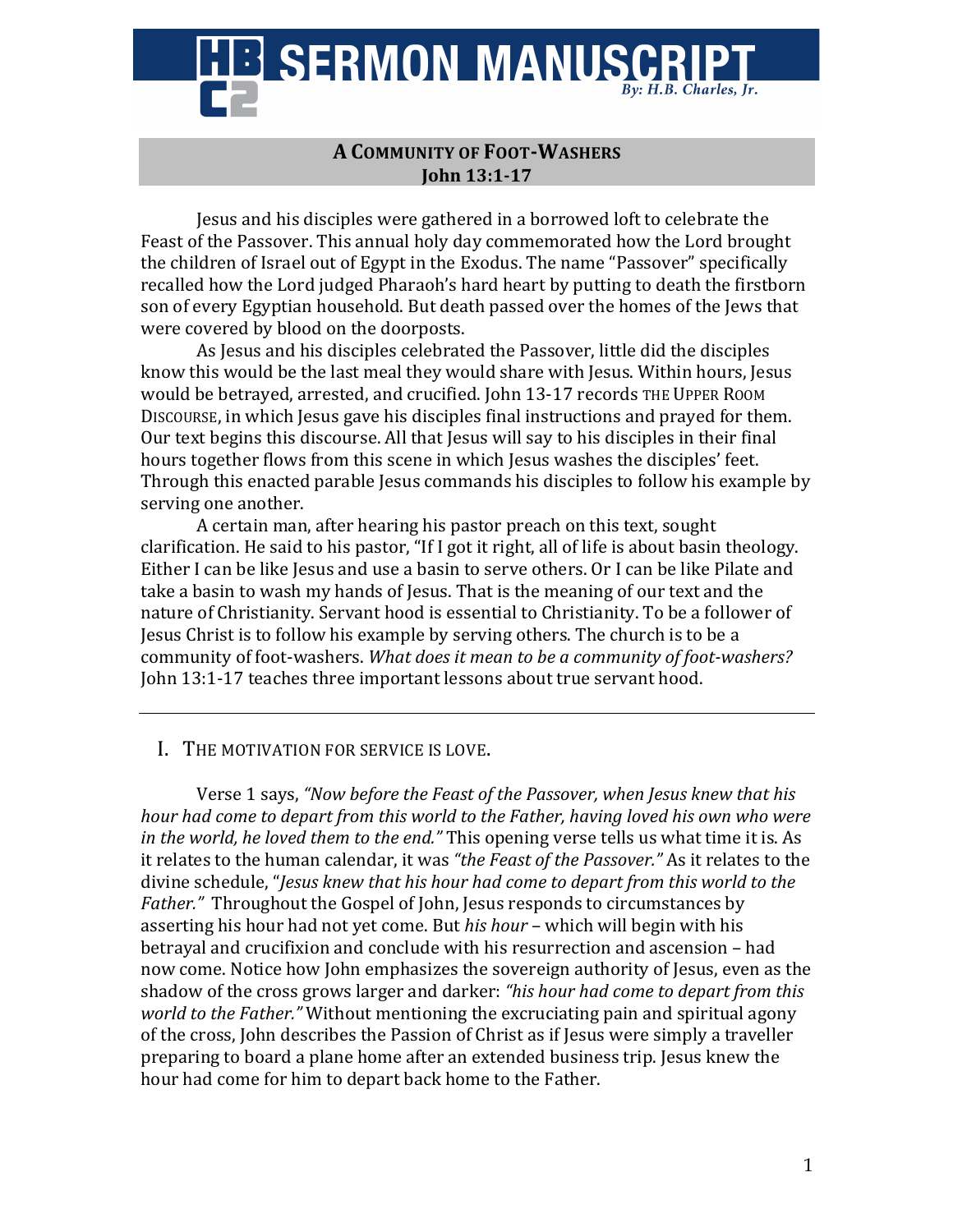What was on Jesus' heart and mind as he prepared to depart to the Father? Verse 1 says, "Now before the Feast of the Passover, when Jesus knew that his hour *had come to depart out of this world to the Father, having loved his own who were in the world, he loved them to the end."* As Jesus prepared to depart to the Father, his final acts were consumed with and driven by *love*. Jesus *"loved his own who were in the world."* We are prone to think of the love of Jesus for the whole world. But the love of Jesus for his own disciples distinguishes between common grace and special grace. Common grace is the love God has for all humanity. Matthew 5:45 says, "For *he makes his sun rise on the evil and on the good, and sends rain on the just and on the unjust.*" The fullest expression of divine love for all humanity is the INCARNATION of Jesus. John 3:16 says, "For God so loved the world, that he gave his only Son, that *whoever believes in him should not perish but have eternal life."* 

God loves the world of sinners with common grace. But he loves his own with special grace. John describes this special grace in the last clause of verse 1: *"he loved them to the end."* This statement is not about the duration of Christ's love. The love of Christ is unending and unchanging and unconditional. This statement, "he loved *them to the end,"* is about degree of Christ's love for his own. Christ loved his own fully and completely and perfectly. This is what motivated the final words and acts of Jesus. Ultimately, Jesus did what he did in obedience to the Father's will and for the Father's glory. But Jesus also did what he did out of his perfect, sacrificial, and eternal love for his own. Christian serves begins with love in your heart, not a towel in your hand. Ask the Father to fill your heart with the love of Christ that will move you to serve others.

II. THE MODEL OF SERVICE IS JESUS.

Verses 2-11 record the act of Jesus washing the disciples' feet. It was a dramatic and disturbing example of Christian servant hood.

A. THE EXAMPLE OF JESUS IS DRAMATIC.

Verse 2-5 says, "During supper, when the devil had already put it into the heart of Judas Iscariot, Simon's son, to betray him, Jesus, knowing the Father had given all *things into his hands, and that he had come from God and was going back to God, rose from supper. He laid aside his outer garments, and taking a towel, tied it around his waist.* Then he poured water into a basin and began to wash the disciples' feet, and to wipe them with the towel that was wrapped around him."

As the disciples traveled to the Upper Room, their feet became dirty. Basic hospitality called for the washing of guests' feet when they entered your home. But Luke 22:24 says, "A dispute also rose among them, as to which of them was to be *regarded as the greatest."* Jesus had not departed to the Father yet. But the disciples were already arguing about who was going to be in charge. No one was going to give up leverage by washing the others' feet. So they all reclined at the table with dirty feet. This is still the root of institutional conflict in the church. When we are more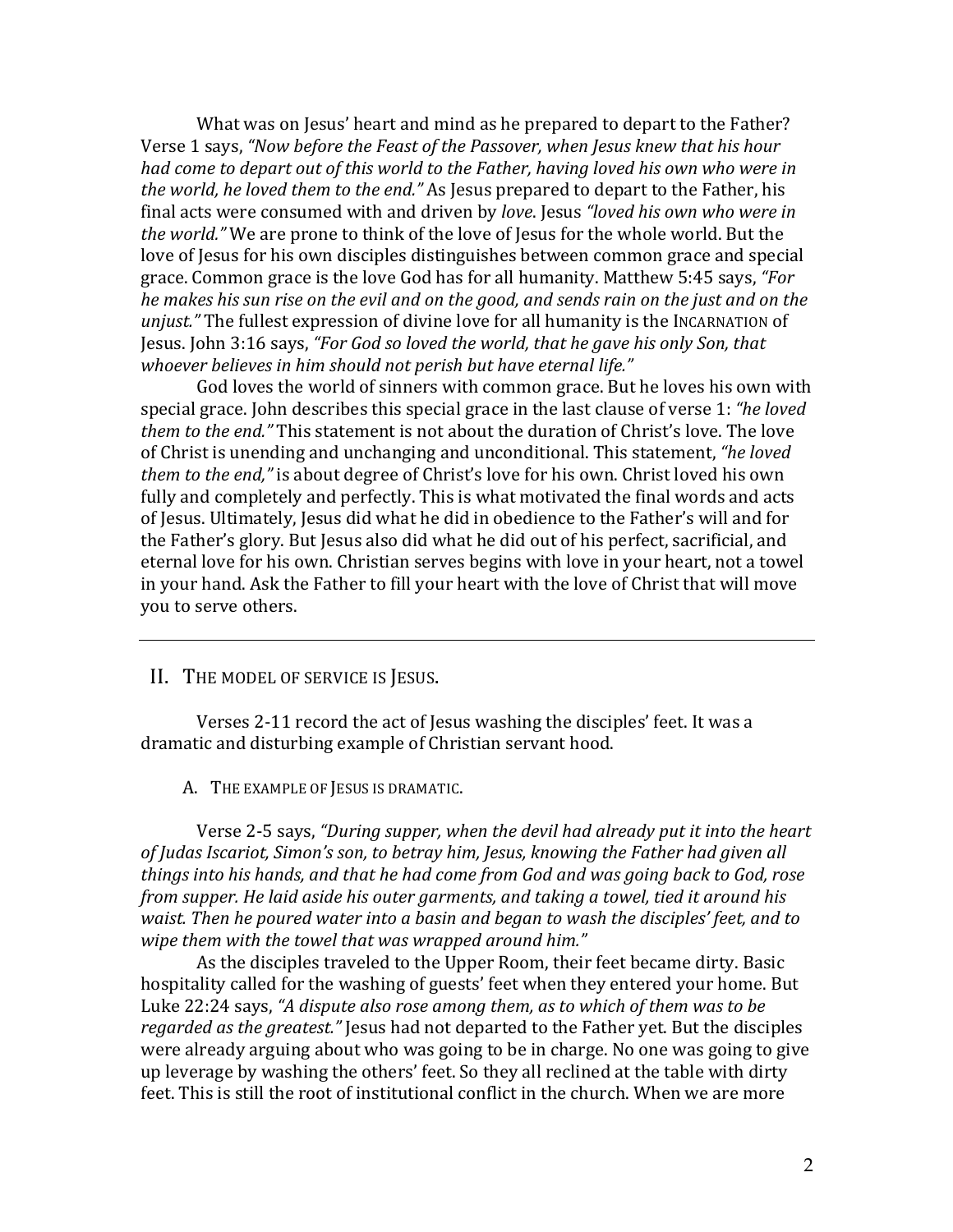concerned about who is in charge than serving one another, conflict arises and Christ is dishonored. Jesus responded by washing the disciples' feet.

Verse 2 says, "During supper, when the devil had already put into the heart of *Judas Iscariot, Simon's son, to betray him." Judas* had already cut a deal with the religious leaders to betray Jesus. During the meal, Judas will slip out of the room to carry out this damnable act. Scripture holds Judas directly accountable for his actions. But John says the devil put into the heart of Judas to betray Jesus. Verses 10-11 make it clear that Judas was unregenerate. Satan had free reign in his heart. Satan and Judas were on one accord about the death of Jesus. Yet this wicked betrayer is still in the room when Jesus began to wash the disciples' feet. *Would you have washed Judas's feet?* I would have. But I would have made sure the water was scalding hot! I believe Jesus washed Judas' feet more tenderly than he did the others. JOHN PHILLIPS comments: "We see the feet of Judas, feet washed by the Savior - and, a few chapters later, the feet of Jesus, feet wounded by the sinner." This service for one who would soon betray him for money reminds us we are called to serve but are not given the right to determine who deserves our service.

Verse 3 says, "Jesus, knowing that the Father had given all things into his *hands, and that he had come from God and was going back to God."* Jesus was perfectly aware of his sovereign authority, divine origin, and eternal destiny. Yet his divine majesty did not prevent him from washing his disciples' feet. To the contrary, his knowledge of who he was permitted him to serve in a lowly fashion without having a complex about what others would think. This is why Christian doctrine and duty must go together. You cannot live the life that Christ has called you to if you do not know who you are in Christ. Our union to Christ settles the matter of my selfesteem. I do not need praise or prestige or positions to make me who I am. I am somebody because I am in Christ and Christ is in me.

Verses 4-5 says, "He laid aside his outer garments, and taking a towel, tied it around his waist. Then he poured water into a basin and began to wash the disciples' *feet and to wipe them with the towel that was wrapped around him.*" Foot-washing was assigned to the lowliest servant in a household. If a man had Jewish and Gentile servants, the non-Jew would wash feet. Children would wash their parents feet. Wives would was their husbands feet. It is unheard of for one in authority to wash the feet of those under him. But this is exactly what Jesus did. It was just a snapshot of what Jesus did in his INCARNATION. Philippians 2:6-7 says "though he was in the *form of God, did not count equality with God a thing to be grasped, but made himself nothing, taking the form of a servant, being born in the likeness of men."* Furthermore, this foot-washing foreshadows what Jesus will do on the cross. Philippians 2:8 says: "And being found in human form, he humbled himself by becoming obedient to the *point of death, even death on a cross."*

B. THE EXAMPLE OF JESUS IS DISTURBING.

Verses 6-10 record a conversation between Jesus and Simon Peter that shows us how disturbing Jesus washing the disciples' feet was.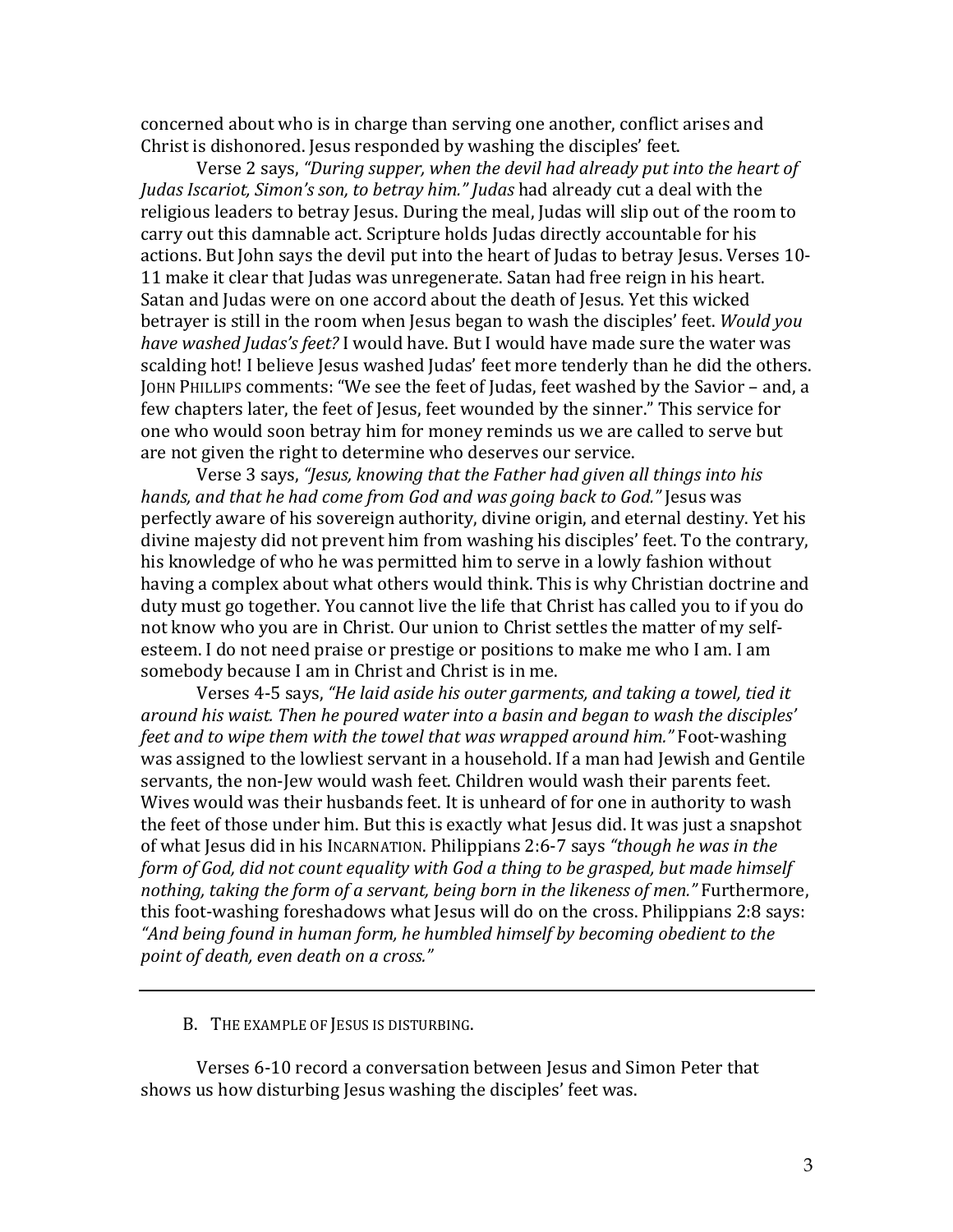PETER'S TROUBLING QUESTION. As Jesus washed the disciples' feet, there was a hushed silence in the room. The disciples were embarrassed for themselves and Jesus. Much is communicated by the glances they give one another. But no one said a word, until Jesus got to *Peter*. Someone had to say something. If no one else would, Peter would. Verse 6 says, "He came to Simon Peter, who said to him, 'Lord, do you *wash my feet?"* The pronouns in that statement are emphatic: "Lord, do YOU wash *MY* feet?" Peter was impetuous and prone to think before he spoke. But this question was not another example of Peter running his mouth before his thoughts could catch up. Peter was incredulous about what he was seeing. It cut right through his notions of leadership and greatness and authority. In his mind, being in charge meant others serve you. Great people did not serve, and definitely not such degrading service as washing feet. This didn't make sense to Peter. So he asked Jesus, "What do you think vou're doing?"

Verse 7 says, "Jesus answered him, 'What I am doing you do not understand, *but afterward you will understand."* According to verse 15, Jesus was giving his disciples an example to follow. But the disciples did not understand what Jesus was doing. Moreover, this humble act was a foreshadowing of the selfless act of redemption Jesus would perform on the cross. But they would not understand this greater meaning until after the crucifixion and resurrection of Jesus. Peter did not understand what Jesus was doing. But Jesus called upon Peter to submit to him. This is a powerful challenge for us today. *How often does the Lord work in our lives and in the church in ways we do not understand?* But we must not allow what we do not understand to be an excuse to reject what Jesus is doing. Proverbs 3:5-6 says: "Trust *in the Lord with all your heart, and do not lean on your own understanding. In all your ways acknowledge him, and he will make straight your paths."* 

PETER'S STUBBORN REFUSAL. Peter questioned Jesus. Jesus answered Peter. But if you thought that would be the end of the conversation, you don't know Peter. Verse 8 says, "Peter said to him, 'You shall never wash my feet.'" In the original, Peter uses a double negative. And the word "never" means" not for eternity." Peter was defiant. Jesus would wash his feet over his dead body. On one hand, Peter's refusal was an expression of humility. He did not want Jesus to perform such a lowly service for him. On the other hand, Peter's refusal was an expression of pride. Peter was too humble to have Jesus wash his feet but not too humble to dictate to Jesus what he would and would not do.

In verse 8, Jesus responds, "If I do not wash you, you have no share with me." This is a metaphorical reference to the forgiveness of sins. 1 John 1:7 says, "But if we *walk* in the light, as he is in the light, we have fellowship with one another, and the *blood of Jesus his Son cleanses us from all sin."* If Jesus does not wash you, you have no share with him. Unwashed people do not belong to Jesus. This is a powerful reminder that salvation is based upon what Christ does for you, not what you do for Christ. Ephesians 2:8-9 says, "By grace you have been saved through faith. And this is not your own doing; it is the gift of God, not a result of works, so that no one may *boast.*" True disciples not only have a strong desire to serve Christ, they also have humble submission that permits Christ to serve them.

PETER'S DEVOTIONAL CONCLUSION. This exchange between Peter and Jesus reveals various ways people may respond to your service. Some may question your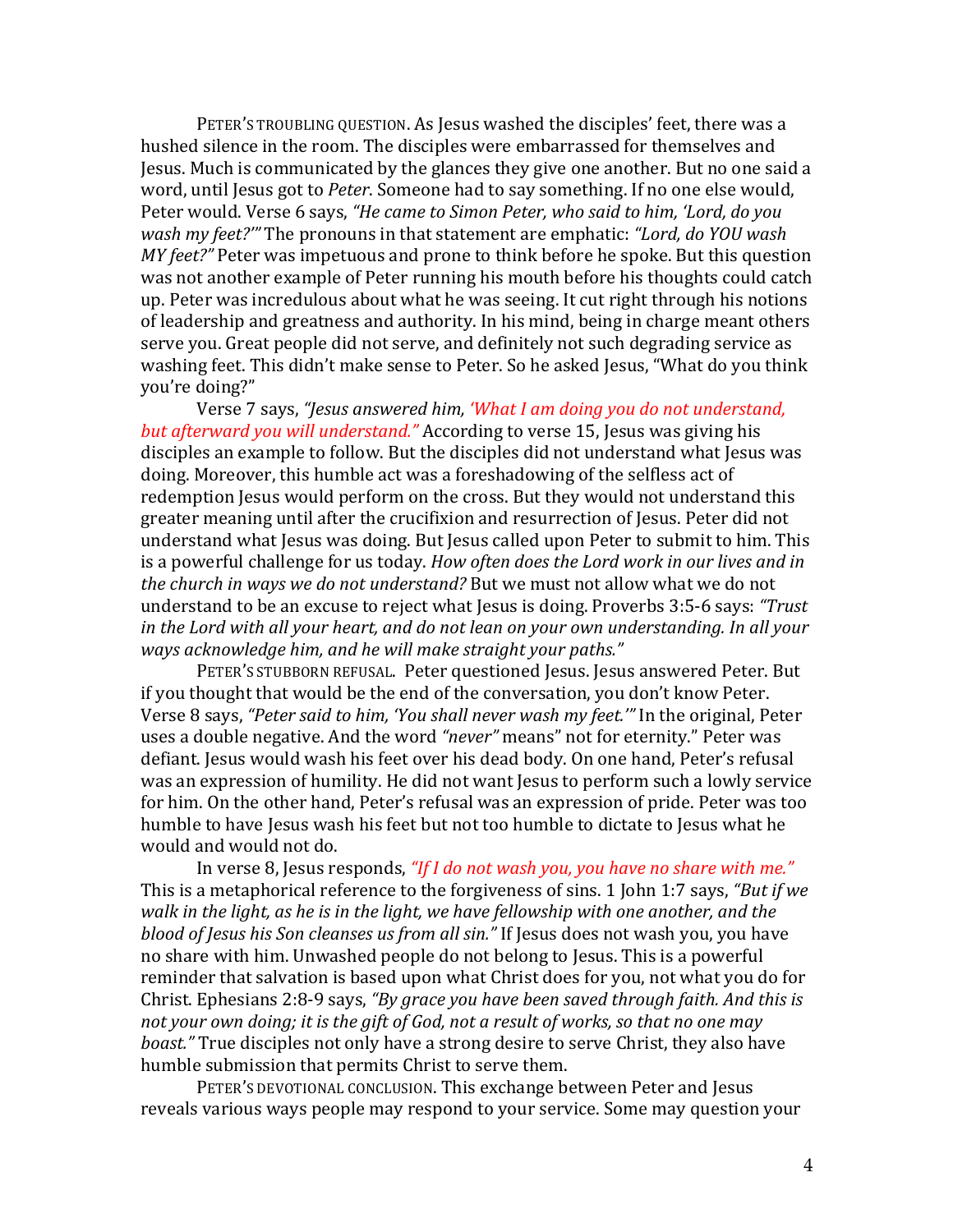service. Some may refuse your service. Some may take advantage of your service. Peter did all three in this encounter with Jesus. He questioned Jesus. He refused Jesus' service. Then he tried to take advantage of Jesus' service. In verse 8, Jesus told Peter if he did not wash him he had no share with him. In verse 9, Peter said, "Lord, not my feet only but also my hands and my head." This is a wonderful expression of devotion to Jesus. Peter did not understand or agree with what Jesus was doing. But Peter wanted to be with Jesus. And if being with Jesus required washing, Peter wanted the full-service cleaning.

Verses 10-11 says, "Jesus said to him, 'The one who has bathed does not need to *wash, except for his feet, but is completely clean, and you are clean, but not every one* of you.' For he knew who was to betray him; that was why he said, "Not all of you are *clean.*" A person invited by a friend to dinner would take a bath, get dressed, and walk to his friend's house. Because he traveled in open-toe sandals on unpaved dirt roads, when he arrived at his friend's house, his feet would be dusty and dirty. But he would not take another bath at his friend's house. He just needed his feet washed. This is a practical illustration of Christian salvation. When Jesus washes you in REGENERATION, you are clean. But as you travel this sin-tainted, self-centered, Sataninfiltrated world, your feet get dirty. But you do not lose your salvation. You just need your feet washed. 1 John 1:9 says, *"If we confess our sins, he is faithful and just* to forgive us our sins and to cleanse us from all unrighteousness."

## III. THE MANDATE OF SERVICE IS INESCAPABLE.

In verses 2-11, Jesus washed the feet of his disciples. In verses 12-17, Jesus explains the meaning and implications of his washing the disciples' feet. These verses teach us that the mandate of service is inescapable. Consider three lessons Jesus teaches here about what it means to be a community of foot-washers.

A. FOOT-WASHERS OBEY THE COMMAND OF JESUS.

Verse 12 says, "When he had washed their feet and put on his outer garments and resumed his place, he said to them, "Do you understand what I have done to you?" This is a rhetorical question. The disciples did not understand. So Jesus explains. In verse 13, Jesus says, "You call me Teacher and Lord, and you are right, for so I am." *Teacher* refers to the rabbinical role of spiritual instruction. *Lord* is a title of authority. In John's Gospel, it conveys divine authority. Jesus does not reject these titles. Or he does not say that it is right to call him Teacher but wrong to call him Lord. Jesus affirms the disciples are right to call him Teacher and Lord. But to call Jesus Teacher and Lord is to accept divine obligation. Verse 14 says, "If I then, your Lord and Teacher, have washed your feet, you also ought to wash one another's feet."

Jesus argues from greater to lesser here. If their Lord and Teacher has washed their feet, they ought to wash one another's feet. The word "*ought*" means to owe or to be in debt. It is used to speak of a necessary duty. Jesus is not recommending we wash one another feet. As Lord and Teacher, Jesus commands us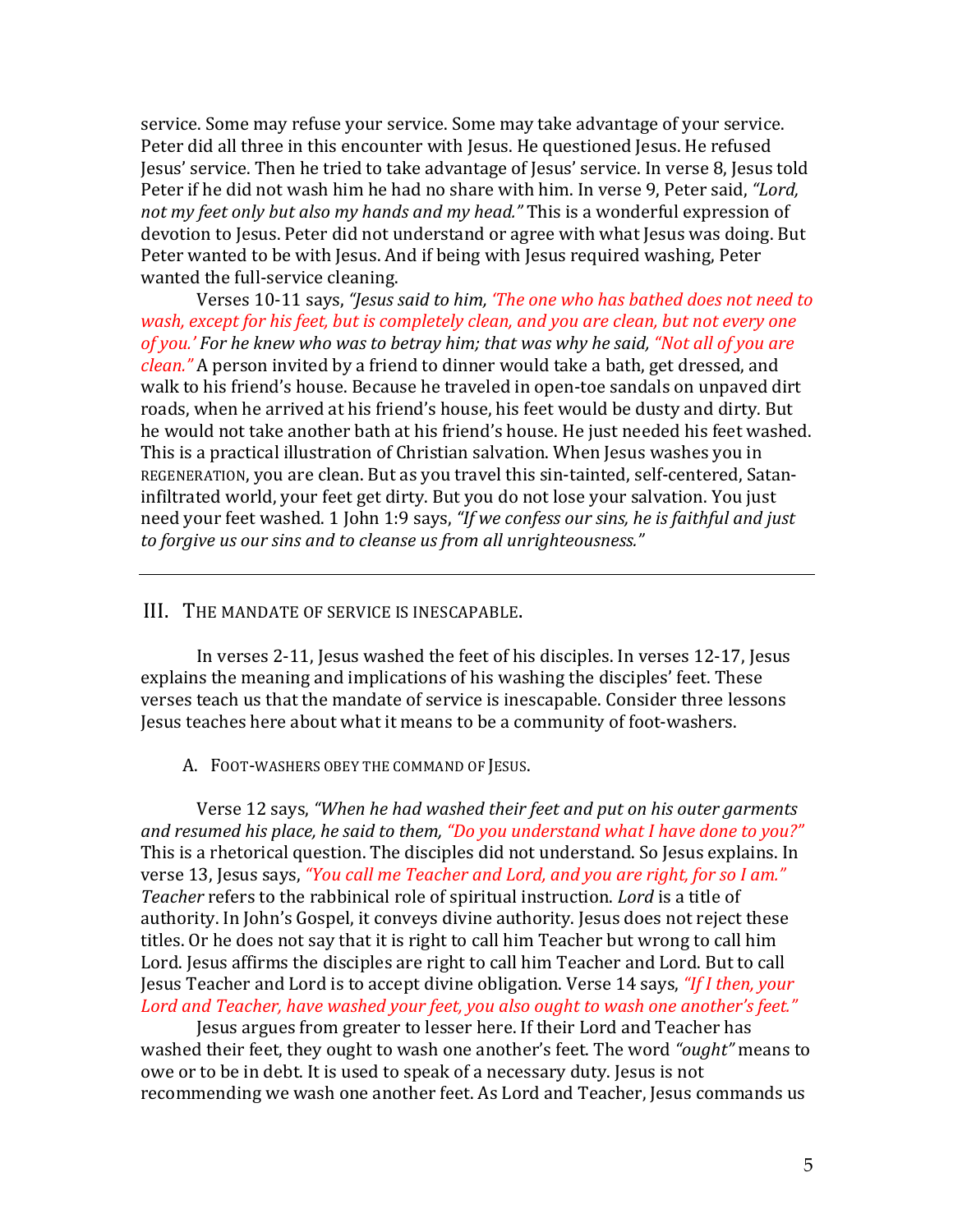to wash one another's feet. If you are not willing to serve others, you really do not have the right to call Jesus your Teacher and Lord. In Luke 6:46, Jesus asks, *"Why do* you call me, 'Lord, Lord,' and not do what I tell you?"

Some read this command to wash one another's feet in a wooden-literal sense and view it as a Christian ordinance, like baptism and the Lord's Supper. But the New Testament gives no indication the early church understood it that way. Foot-washing is only mentioned again in 1 Timothy 5:10 to illustrate the hospitality of godly widows. Throughout church history, this command to wash one another's feet has been understood to mean we should do whatever it takes to serve one another, no matter how menial the task. To be a community of foot-washers is to live with this question on your lips: "Is there anything I can do for you?"

## B. FOOT-WASHERS FOLLOW THE EXAMPLE OF JESUS.

In verse 15, Jesus explains the driving force of this call to serve: *"For I have given you an example, that you also should do just as I have done to you."* The world is not big on the idea of servant hood. It views those who have others to serve them as great. But we must not follow the example of the world. We are to follow the example of Jesus. We should follow his example in salvation. Matthew 11:29 says, "Take my yoke upon you, and learn from me, for I am gentle and lowly in heart, and *you will find rest for your souls.*" We should also follow his example in suffering. 1 Peter 2:21 says, "For to this you have been called, because Christ also suffered for you, *leaving you an example, so that you might follow in his steps.*" And we should follow his example in service. John 13:15 says, *"For I have given you an example that you also should do just as I have done to you.*" My mom sews. She would lay a pattern out and then cut the material to fit the pattern. Then she would sew the garment on the basis of the pattern. In washing the disciples' feet, Jesus laid down a pattern of what it means to be like him. To be like Jesus is to be a servant. You are not growing in grace and in the knowledge of Christ if you are not serving others.

Verse 16 says, "Truly, truly, I say to you, a servant is not greater than his *master, nor is a messenger greater than the one who sent him."* Jesus is the master and we are his servants. Jesus is the one who sends and we are his messengers. Yet he serves us. *Do you think you are better than Jesus?* To refuse to serve is to exalt self above the Lord Jesus Christ. But to serve is to descend into greatness. Think about it. The servant desires to be like the master. But Christ the master became a servant. So to be like the master is be a servant. The highest rank in the power structure of the kingdom is that of a servant.

In 1878, when William Booth's Salvation Army began, men from all over the world began to enlist. A Methodist minister, Samuel Logan Brengle, enlisted with dreams of greatness. He now turned from a fine pastorate to joined Booth's Salvation Army. Brengle later became the Army's first American-born commissioner. But at first Booth accepted his services reluctantly and grudgingly. Booth said to Brengle, "You've been your own boss too long." To instill humility into Brengle, he sent him to work cleaning the boots of the other trainees. Brengle asked himself, "Have I followed my own fancy across the Atlantic in order to black